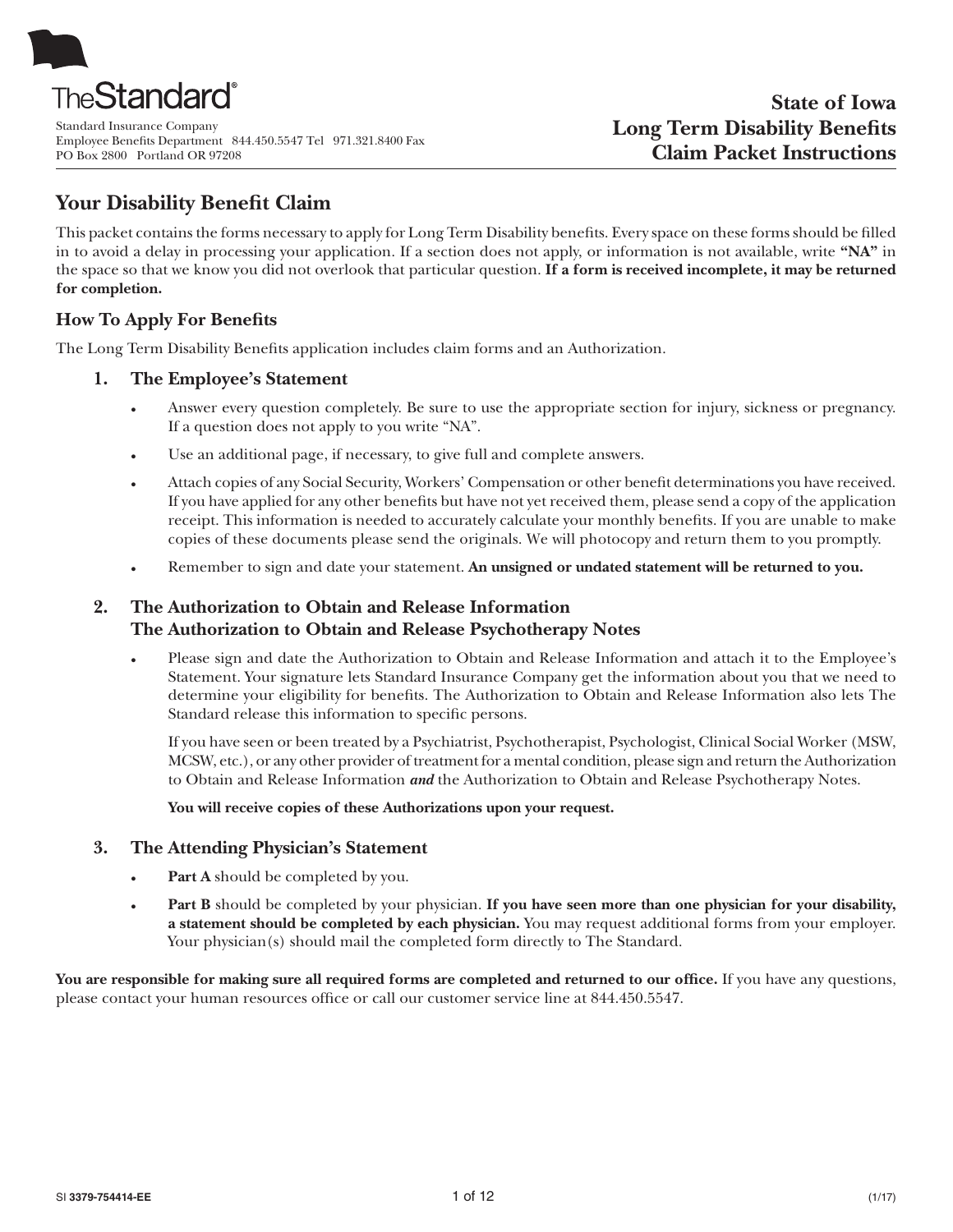# Standard Insurance Company

Employee Benefits Department 844.450.5547 Tel 971.321.8400 Fax PO Box 2800 Portland OR 97208

**State of Iowa Long Term Disability Insurance Employee's Statement**

*Please type or print. Form may be returned for unanswered questions.*

| 1. Claimant                                                                                                                                                                                                                           |                                                                                                                                                                                                                               |                 |  |                                       |
|---------------------------------------------------------------------------------------------------------------------------------------------------------------------------------------------------------------------------------------|-------------------------------------------------------------------------------------------------------------------------------------------------------------------------------------------------------------------------------|-----------------|--|---------------------------------------|
|                                                                                                                                                                                                                                       |                                                                                                                                                                                                                               |                 |  |                                       |
|                                                                                                                                                                                                                                       |                                                                                                                                                                                                                               |                 |  |                                       |
| Phone No. $($                                                                                                                                                                                                                         |                                                                                                                                                                                                                               |                 |  |                                       |
|                                                                                                                                                                                                                                       |                                                                                                                                                                                                                               | Sex $\Box$ Male |  | Female Height ________ Weight _______ |
|                                                                                                                                                                                                                                       |                                                                                                                                                                                                                               |                 |  |                                       |
| No. of Dependent Children <b>Example 20</b> Birthdate of Youngest                                                                                                                                                                     |                                                                                                                                                                                                                               |                 |  |                                       |
| Did you receive a Certificate of Insurance? $\Box$ Yes $\Box$ No Did you receive a Brochure? $\Box$ Yes $\Box$ No<br>If you did not receive a Certificate of Insurance or Brochure, please contact your employer to obtain a copy.    |                                                                                                                                                                                                                               |                 |  |                                       |
| 2. Employment                                                                                                                                                                                                                         | the control of the control of the control of the control of the control of the control of the control of the control of the control of the control of the control of the control of the control of the control of the control |                 |  |                                       |
| Name of Employer State of Iowa                                                                                                                                                                                                        | <u>Group Policy No. 3754414 [19] And The Community Community Community Community Community Community Community Co</u>                                                                                                         |                 |  |                                       |
| Address 1305 E Walnut St<br><b>City</b> Des Moines                                                                                                                                                                                    |                                                                                                                                                                                                                               |                 |  |                                       |
|                                                                                                                                                                                                                                       |                                                                                                                                                                                                                               |                 |  |                                       |
| State your job title and describe your duties at work.                                                                                                                                                                                |                                                                                                                                                                                                                               |                 |  |                                       |
|                                                                                                                                                                                                                                       |                                                                                                                                                                                                                               |                 |  |                                       |
|                                                                                                                                                                                                                                       |                                                                                                                                                                                                                               |                 |  |                                       |
| Is your disability work-related? $\Box$ Yes $\Box$ No                                                                                                                                                                                 |                                                                                                                                                                                                                               |                 |  |                                       |
| Have you filed a Workers' Compensation claim? $\Box$ Yes $\Box$ No                                                                                                                                                                    |                                                                                                                                                                                                                               |                 |  |                                       |
|                                                                                                                                                                                                                                       |                                                                                                                                                                                                                               |                 |  |                                       |
|                                                                                                                                                                                                                                       |                                                                                                                                                                                                                               |                 |  |                                       |
|                                                                                                                                                                                                                                       |                                                                                                                                                                                                                               |                 |  |                                       |
| Are you now working at, or have you worked at, your occupation or any other occupation since the date of your injury? $\Box$ Yes $\Box$ No<br>If yes, list names of employers, addresses, telephone numbers, and dates of employment. |                                                                                                                                                                                                                               |                 |  |                                       |
|                                                                                                                                                                                                                                       |                                                                                                                                                                                                                               |                 |  |                                       |
|                                                                                                                                                                                                                                       |                                                                                                                                                                                                                               |                 |  |                                       |
|                                                                                                                                                                                                                                       |                                                                                                                                                                                                                               |                 |  |                                       |
|                                                                                                                                                                                                                                       | <b>Example 19 Index 19 Inches (Comparently 2004)</b>                                                                                                                                                                          |                 |  |                                       |
|                                                                                                                                                                                                                                       |                                                                                                                                                                                                                               |                 |  |                                       |
| Are you self-employed at any activity? $\Box$ Yes $\Box$ No                                                                                                                                                                           |                                                                                                                                                                                                                               |                 |  |                                       |
|                                                                                                                                                                                                                                       |                                                                                                                                                                                                                               |                 |  |                                       |
|                                                                                                                                                                                                                                       |                                                                                                                                                                                                                               |                 |  |                                       |
| 3. Sickness Please list all illnesses which contribute to your being unable to work at your occupation.                                                                                                                               |                                                                                                                                                                                                                               |                 |  |                                       |
|                                                                                                                                                                                                                                       |                                                                                                                                                                                                                               |                 |  |                                       |
| Illness <b>Allen Bank and Street Bank and Street Allen Bank and Street Allen Bank and Street Allen Bank and Street</b>                                                                                                                |                                                                                                                                                                                                                               |                 |  |                                       |
| State what you believe caused your illness.                                                                                                                                                                                           |                                                                                                                                                                                                                               |                 |  |                                       |
|                                                                                                                                                                                                                                       |                                                                                                                                                                                                                               |                 |  |                                       |
| Describe your symptoms contains the contract of the contract of the contract of the contract of the contract of the contract of the contract of the contract of the contract of the contract of the contract of the contract o        |                                                                                                                                                                                                                               |                 |  |                                       |
|                                                                                                                                                                                                                                       |                                                                                                                                                                                                                               |                 |  |                                       |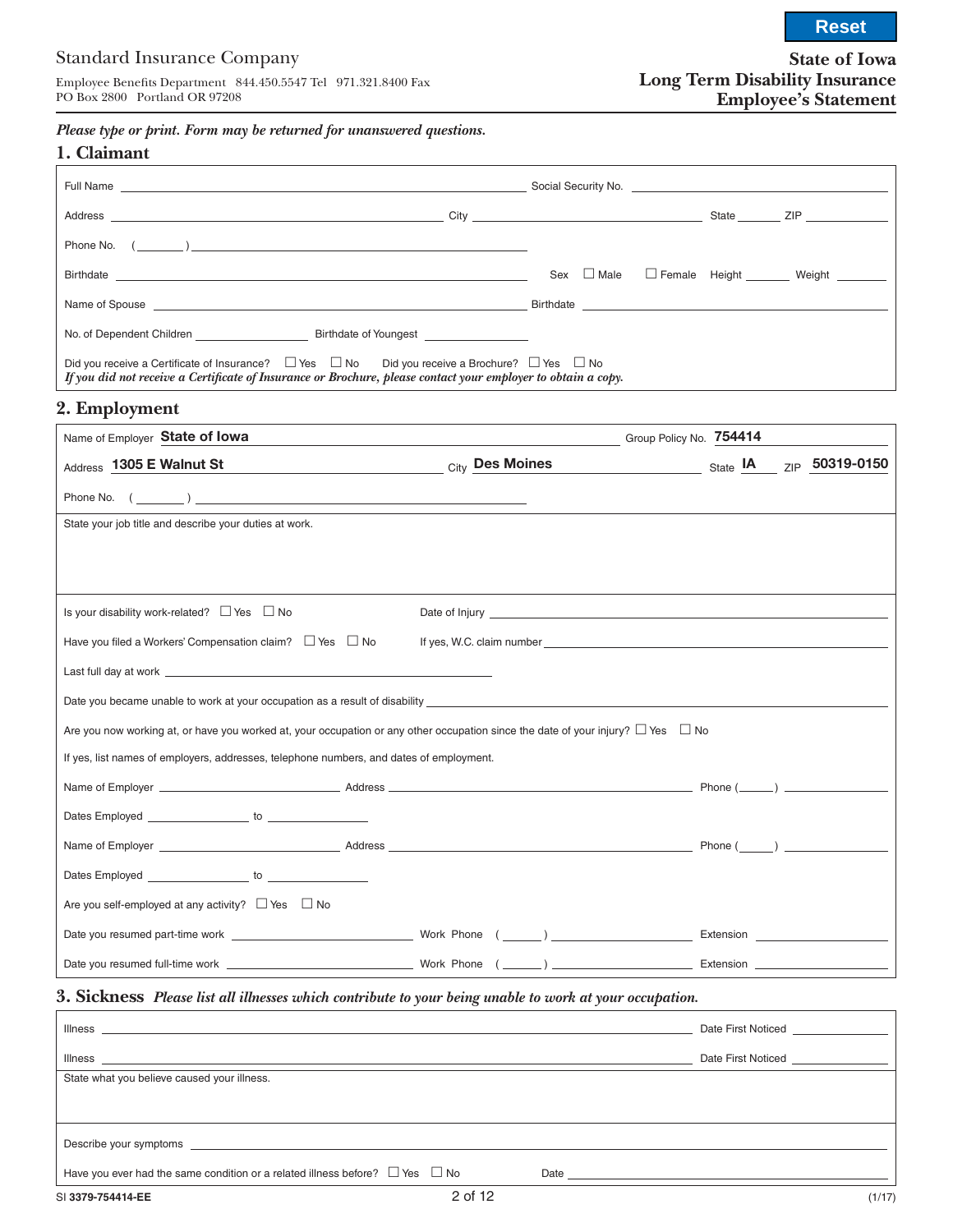Employee Benefits Department 844.450.5547 Tel 971.321.8400 Fax PO Box 2800 Portland OR 97208

#### Claimant's Name

| 4. Injury                                                                                                                                                                                                                            |  |  |  |
|--------------------------------------------------------------------------------------------------------------------------------------------------------------------------------------------------------------------------------------|--|--|--|
| Describe Injuries <b>Describe Interventional Contract Contract Contract Contract Contract Contract Contract Contract Contract Contract Contract Contract Contract Contract Contract Contract Contract Contract Contract Contract</b> |  |  |  |
|                                                                                                                                                                                                                                      |  |  |  |
| Time, Date and Location of Injuries.                                                                                                                                                                                                 |  |  |  |
|                                                                                                                                                                                                                                      |  |  |  |
| 5. Pregnancy                                                                                                                                                                                                                         |  |  |  |

| Date you expect to cease work                  | Expected delivery date       |
|------------------------------------------------|------------------------------|
| Actual delivery date                           | Expected return to work date |
| Please indicate any foreseeable complications. |                              |
|                                                |                              |

## **6. Attending Physician** *List all physicians consulted for this injury or illness. Use separate sheet, if needed.*

| Street Address Fax No. (2008) No. 2 (2009) No. 2 (2009) No. 2 (2009) No. 2 (2009) No. 2 (2009) No. 2 (2009) No. 2 (2009) No. 2 (2009) No. 2 (2009) No. 2 (2009) No. 2 (2009) No. 2 (2009) No. 2 (2009) No. 2 (2009) No. 2 (200       |                                                                                                                                                                                                                                    |  |
|--------------------------------------------------------------------------------------------------------------------------------------------------------------------------------------------------------------------------------------|------------------------------------------------------------------------------------------------------------------------------------------------------------------------------------------------------------------------------------|--|
|                                                                                                                                                                                                                                      |                                                                                                                                                                                                                                    |  |
|                                                                                                                                                                                                                                      |                                                                                                                                                                                                                                    |  |
|                                                                                                                                                                                                                                      |                                                                                                                                                                                                                                    |  |
|                                                                                                                                                                                                                                      |                                                                                                                                                                                                                                    |  |
| City <u>contract the contract of the contract of the contract of the contract of the contract of the contract of the contract of the contract of the contract of the contract of the contract of the contract of the contract of</u> | <u>Example 2</u> State State State State State State State State State State State State State State State State State State State State State State State State State State State State State State State State State State State |  |
| Date first consulted for this injury or illness entropy and the state of the state of the state of the state of the state of the state of the state of the state of the state of the state of the state of the state of the st       |                                                                                                                                                                                                                                    |  |
|                                                                                                                                                                                                                                      |                                                                                                                                                                                                                                    |  |
|                                                                                                                                                                                                                                      |                                                                                                                                                                                                                                    |  |
| City State ZIP                                                                                                                                                                                                                       |                                                                                                                                                                                                                                    |  |
| Date first consulted for this injury or illness <b>Source Accord 2008</b> 2009 2016 2017 Date last consulted                                                                                                                         |                                                                                                                                                                                                                                    |  |

## **7. Hospital** *If you were hospitalized for this condition, please complete. Please attach copy of hospital bill if available.*

| <b>Hospital Name</b> |         | Address                    |  |
|----------------------|---------|----------------------------|--|
| From                 | Through | Reason for Hospitalization |  |
| From                 | Through | Reason for Hospitalization |  |

## **8. History** *List all illnesses or injuries for which you have received treatment over the past five years. Use separate sheet if needed.*

| Ailment | Date | Physician's Name | Complete Address |
|---------|------|------------------|------------------|
|         |      |                  |                  |
|         |      |                  |                  |
|         |      |                  |                  |
|         |      |                  |                  |
|         |      |                  |                  |
|         |      |                  |                  |
|         |      |                  |                  |
|         |      |                  |                  |
|         |      |                  |                  |
|         |      |                  |                  |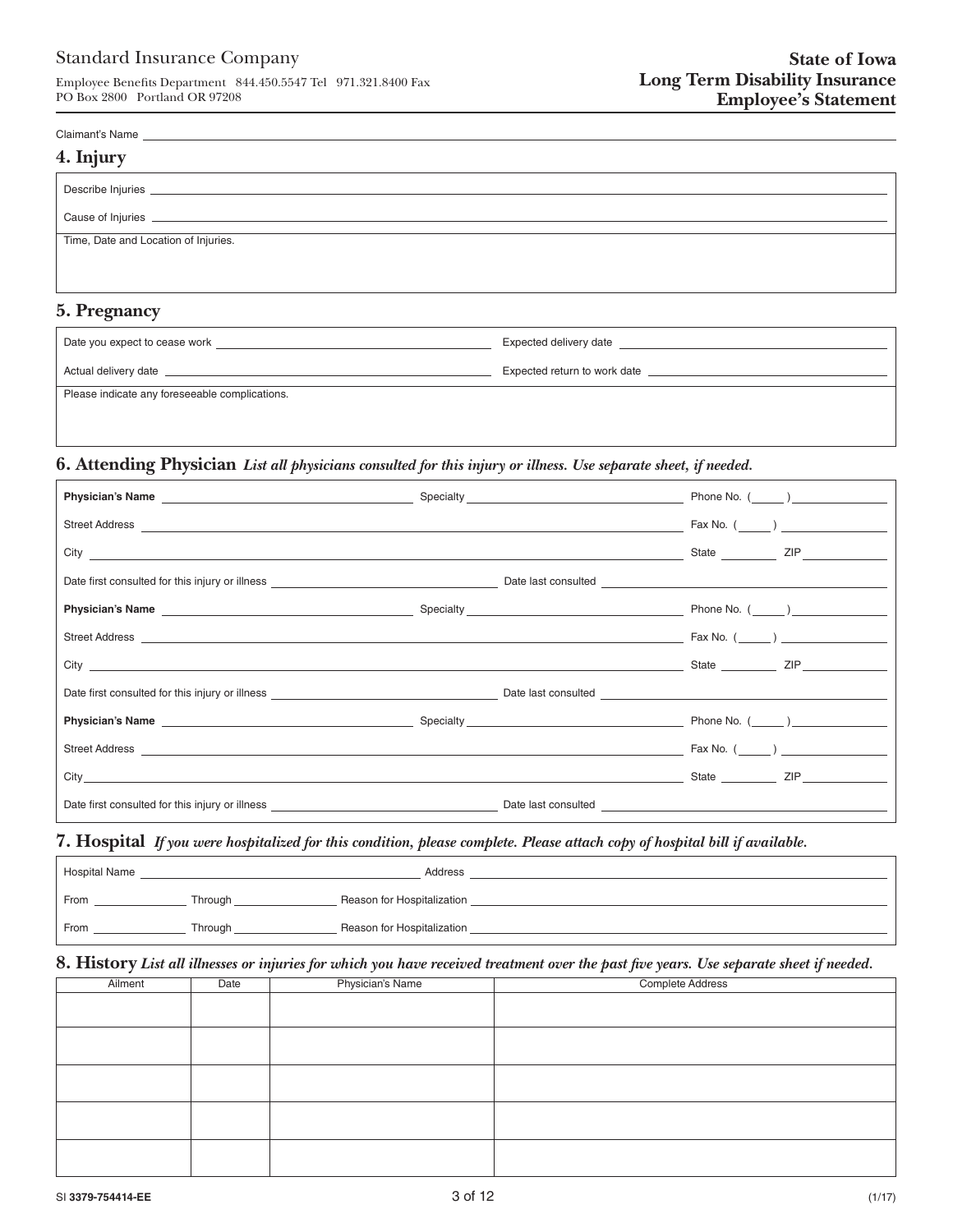## Standard Insurance Company

Employee Benefits Department 844.450.5547 Tel 971.321.8400 Fax PO Box 2800 Portland OR 97208

#### Claimant's Name

## **9. Deductible Income/Benefits From Other Sources**

Your Group Disability plan is designed so that the income you receive from Standard Insurance Company and other sources (e.g., Social Security, Workers' Compensation, retirement system (other than IPERS), and other income or benefits as described in your Group Policy as deductible income or benefits) combined will provide you with a percentage of predisability earnings, as defined in your Group Policy. Please review your Group Policy to determine how receipt of or eligibility for deductible income or benefits may impact your disability benefits. Please review your obligation to keep Standard Insurance Company informed of your application for and receipt of deductible income or benefits. Additionally, your Group Policy may allow Standard Insurance Company to reduce your disability benefit by estimated deductible income or benefits you are eligible to receive even if you have not applied for them. If we ask that you apply for Social Security benefits and you do not purse these benefits, we may deduct from your disability benefit an estimated Social Security benefit for you and your dependents, based on your Social Security wage record. Please also understand that when deductible income or benefits are awarded you may receive a retroactive award (earlier date) and payment. This retroactive payment may result in an overpayment of your disability benefits because you would receive deductible income or benefits for a period during which you already have received disability benefits from Standard Insurance Company.

| Have you applied for or are you receiving<br>benefits from:                 | Applied<br>Yes No | Receiving<br>Yes No | <b>Date Applied</b><br>For | Weekly | <b>Amount Received</b><br><b>Monthly</b> | <b>Effective</b><br>Date |
|-----------------------------------------------------------------------------|-------------------|---------------------|----------------------------|--------|------------------------------------------|--------------------------|
| a. Social Security                                                          |                   |                     |                            |        |                                          |                          |
| b. Workers' Compensation                                                    |                   |                     |                            |        |                                          |                          |
| c. Other<br>(e.g., unemployment or union benefits, etc.)                    |                   |                     |                            |        |                                          |                          |
| Please send copies of any letters or notices approving or denving benefits. |                   |                     |                            |        |                                          |                          |

*Please send copies of any letters or notices approving or denying benefits.*

## **10. Vocational** *Complete the following and/or attach a resume.*

| <b>Education level</b>                                                                                                | Yes No |              |                            | If no, last grade attended. |                    |  |  |  |
|-----------------------------------------------------------------------------------------------------------------------|--------|--------------|----------------------------|-----------------------------|--------------------|--|--|--|
| <b>Grade School Graduate</b>                                                                                          | $\Box$ | $\Box$       |                            |                             |                    |  |  |  |
| <b>High School Graduate</b>                                                                                           | $\Box$ | $\Box$       |                            |                             |                    |  |  |  |
| GED                                                                                                                   | $\Box$ | $\Box$       |                            |                             |                    |  |  |  |
| College Graduate                                                                                                      | $\Box$ | $\Box$       | Degree                     | Major                       |                    |  |  |  |
| Post Graduate                                                                                                         | $\Box$ | $\Box$       | Degree                     | Major                       |                    |  |  |  |
| Have you attended any trade schools or received other special training? $\Box$ Yes $\Box$ No If yes, please describe. |        |              |                            |                             |                    |  |  |  |
| Work Experience: Complete the following starting with your most recent work experience.                               |        |              |                            |                             |                    |  |  |  |
| Job Title & Employer                                                                                                  |        |              | <b>Dates of Employment</b> | <b>Duties</b>               | <b>Last Salary</b> |  |  |  |
| 1.                                                                                                                    |        | From:<br>To: |                            |                             |                    |  |  |  |
| 2.                                                                                                                    |        | From:<br>To: |                            |                             |                    |  |  |  |
| 3.                                                                                                                    |        | From:<br>To: |                            |                             |                    |  |  |  |
| 4.                                                                                                                    |        | From:<br>To: |                            |                             |                    |  |  |  |
| 5.                                                                                                                    |        | From:<br>To: |                            |                             |                    |  |  |  |

## **11. Acknowledgement**

I hereby certify that the answers I have made to the foregoing questions are both complete and true to the best of my knowledge and belief. I acknowledge that I have read the applicable fraud notice on page 5 of this form.

#### **Signature Date**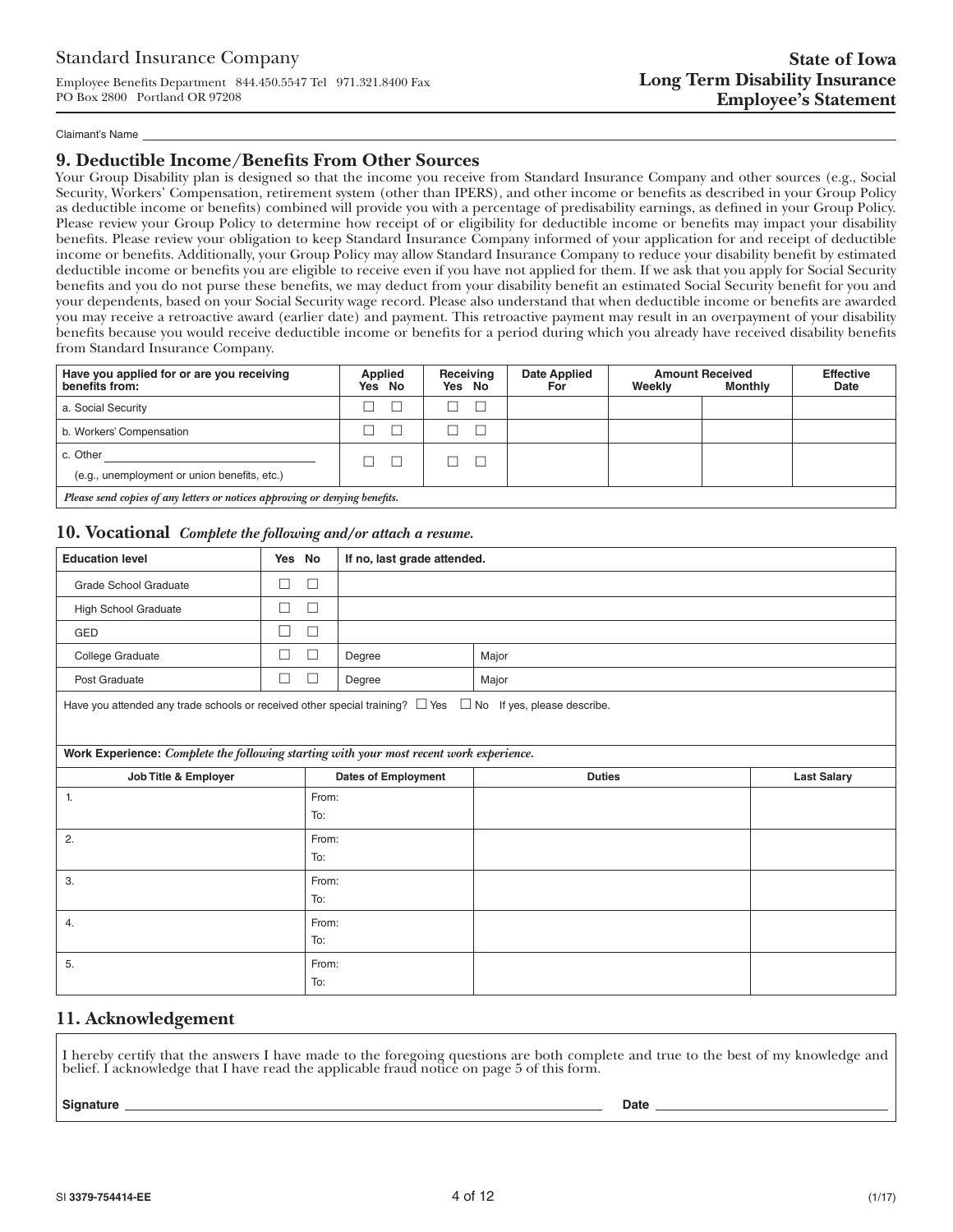Some states require us to provide the following information to you:

## **ALABAMA, MARYLAND AND RHODE ISLAND RESIDENTS**

Any person who knowingly or willfully presents a false or fraudulent claim for payment of a loss or benefit or who knowingly or willfully presents false information in an application for insurance is guilty of a crime and may be subject to fines and confinement in prison.

## **CALIFORNIA RESIDENTS**

For your protection, California law requires the following to appear on this form: Any person who knowingly presents a false or fraudulent claim for the payment of a loss is guilty of a crime and may be subject to fines and confinement in state prison.

## **COLORADO RESIDENTS**

It is unlawful to knowingly provide false, incomplete or misleading facts or information to an insurance company for the purpose of defrauding or attempting to defraud the company. Penalties may include imprisonment, fines, denial of insurance, and civil damages. Any insurance company or agent of an insurance company who knowingly provides false, incomplete, or misleading facts or information to the policyholder or claimant for the purpose of defrauding or attempting to defraud the policyholder or claimant with regard to a settlement or award payable from insurance proceeds shall be reported to the Colorado division of insurance within the department of regulatory agencies.

## **DISTRICT OF COLUMBIA RESIDENTS**

WARNING: It is a crime to provide false or misleading information to an insurer for the purpose of defrauding the insurer or any other person. Penalties include imprisonment and/or fines. In addition, an insurer may deny insurance benefits, if false information materially related to a claim was provided by the applicant.

## **FLORIDA RESIDENTS**

Any person who knowingly and with intent to injure, defraud or deceive an insurance company, files a statement of claim or an application containing false, incomplete or misleading information is guilty of a felony of the third degree

#### **NEW JERSEY RESIDENTS**

Any person who knowingly files a statement of claim containing any false or misleading information is subject to criminal and civil penalties.

#### **NEW YORK RESIDENTS**

Any person who knowingly and with intent to defraud any insurance company or other person files an application for insurance or statement of claim, containing any materially false information, or conceals for the purpose of misleading, information concerning any fact material thereto, commits a fraudulent insurance act, which is a crime, and shall also be subject to civil penalty not to exceed five thousand dollars and the stated value of the claim for each such violation.

#### **PENNSYLVANIA RESIDENTS**

Any person who knowingly and with intent to defraud any insurance company or other person files an application for insurance or statement of claim containing any materially false information or conceals for the purpose of misleading, information concerning any fact material thereto commits a fraudulent insurance act, which is a crime and subjects such person to criminal and civil penalties.

## **ALL OTHER RESIDENTS**

Some states require us to inform you that any person who knowingly and with intent to injure, defraud or deceive an insurance company, or other person, files a statement containing false or misleading information concerning any fact material hereto commits a fraudulent insurance act which is subject to civil and/or criminal penalties, depending upon the state. Such actions may be deemed a felony and substantial fines may be imposed.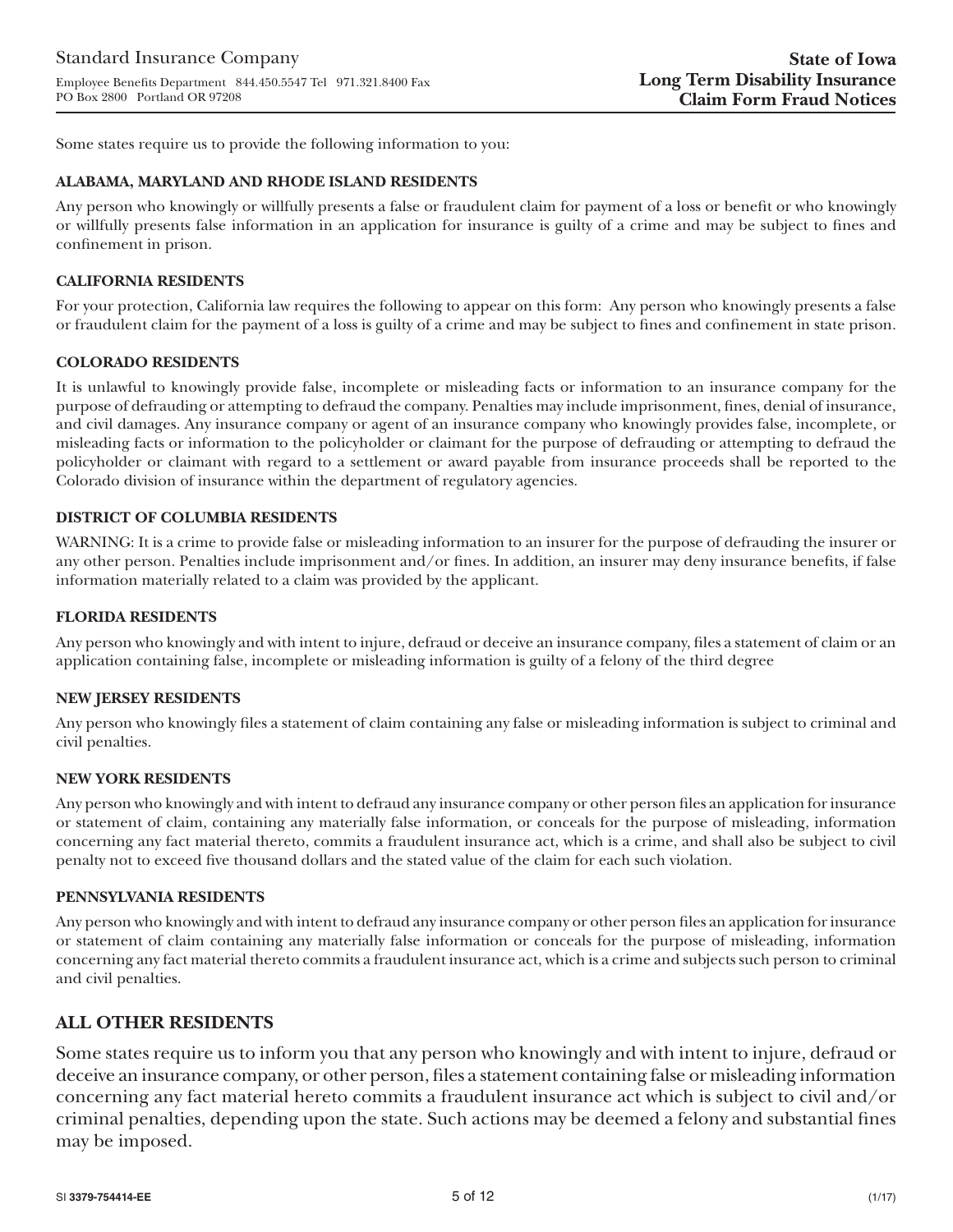**I AUTHORIZE THESE PERSONS** having any records or knowledge of me or my health:

- Any physician, medical practitioner or health care provider.
- Any hospital, clinic, pharmacy or other medical or medically related facility or association.
- Kaiser Permanente.
- Any insurance company or annuity company.
- Any employer, policyholder or plan sponsor.
- Any organization or entity administering a benefit or leave program (including statutory benefits) or an annuity program.
- Any educational, vocational or rehabilitation counselor, organization or program.
- Any consumer reporting agency, financial institution, accountant, or tax preparer.
- Any government agency (*for example, Social Security Administration, Public Retirement System, Railroad Retirement Board, Workers' Compensation Board, etc.).*

#### **TO GIVE THIS INFORMATION:**

- Charts, notes, x-rays, operative reports, lab and medication records and all other medical information about me, including medical history, diagnosis, testing and test results. Prognosis and treatment of any physical or mental condition, including:
	- Any disorder of the immune system, including HIV, Acquired Immune Deficiency Syndrome (AIDS) or other related syndromes or complexes.
	- Any communicable disease or disorder.
	- Any psychiatric or psychological condition, including test results, but excluding psychotherapy notes. Psychotherapy notes do not include a summary of diagnosis, functional status, the treatment plan, symptoms, prognosis and progress to date.
	- Any condition, treatment, or therapy related to substance abuse, including alcohol and drugs.

**and:** 

• Any non-medical information requested about me, including such things as education, employment history, earnings or finances, return to work accommodation discussions or evaluations, and eligibility for other benefits or leave periods including, but not limited to, claims status, benefit amount, payments, settlement terms, effective and termination dates, plan or program contributions, etc.

#### **TO STANDARD INSURANCE COMPANY, THE STANDARD LIFE INSURANCE COMPANY OF NEW YORK, THE STANDARD BENEFIT ADMINISTRATORS AND THEIR AUTHORIZED REPRESENTATIVES (referred to as "The Companies", individually and collectively), AND MY EMPLOYER'S ABSENCE MANAGEMENT PROGRAM ADMINISTRATOR ("Absence Manager").**

- I acknowledge that any agreements I have made to restrict my protected health information do not apply to this authorization and I instruct the persons and organizations identified above to release and disclose my entire medical record without restriction.
- I understand that each of The Companies and Absence Manager will gather my information only if they are administering or deciding my disability or leave of absence claim(s), and will use the information to determine my eligibility or entitlement for benefits or leave of absence.
- I understand that I have the right to refuse to sign this authorization and a right to revoke this authorization at any time by sending a written statement to The Companies and Absence Manager, except to the extent the authorization has been relied upon to disclose requested records. A revocation of the authorization, or the failure to sign the authorization, may impair The Companies and Absence Manager's ability to evaluate or process my claim(s), and may be a basis for denying or closing my claim(s) for benefits or leave of absence.
- I understand that in the course of conducting its business The Companies and Absence Manager may disclose to other parties information about me. They may release information to a reinsurer, a plan administrator, plan sponsor, or any person performing business or legal services for them in connection with my claim(s). I understand that The Companies and Absence Manager will release information to my employer necessary for absence management, for return to work and accommodation discussions, and when performing administration of my employer's self-funded (and not insured) disability plans.
- I understand that The Companies and Absence Manager comply with state and federal laws and regulations enacted to protect my privacy. I also understand that the information disclosed to them pursuant to this authorization may be subject to redisclosure with my authorization or as otherwise permitted or required by law. Information retained and disclosed by The Companies and Absence Manager may not be protected under the Health Insurance Portability and Accountability Act [HIPAA].
- I understand and agree that this authorization as used to gather information shall remain in force from the date signed below:
- For Standard Insurance Company, the duration of my claim(s) or 24 months, whichever occurs first.
- For The Standard Life Insurance Company of New York, the duration of my claim(s) or 24 months, whichever occurs first. • For The Standard Benefit Administrators, the duration of my claim(s) administered by The Standard Benefit
- Administrators or 24 months, whichever occurs first.
- For Absence Manager, 24 months.
- I understand and agree that The Companies and Absence Manager may share information with each other regarding my disability and leave of absence claim(s). This authorization to share information shall remain valid for 12 months from the date signed below.
- I acknowledge that I have read this authorization and the New Mexico notice on page 7. A photocopy or facsimile of this authorization is as valid as the original and will be provided to me upon request.

Name (please print) Social Security No.

Signature of Claimant/Representative Lateration Date Date

If signature is provided by legal representative (e.g., Attorney in Fact, guardian or conservator), please attach documentation of legal status.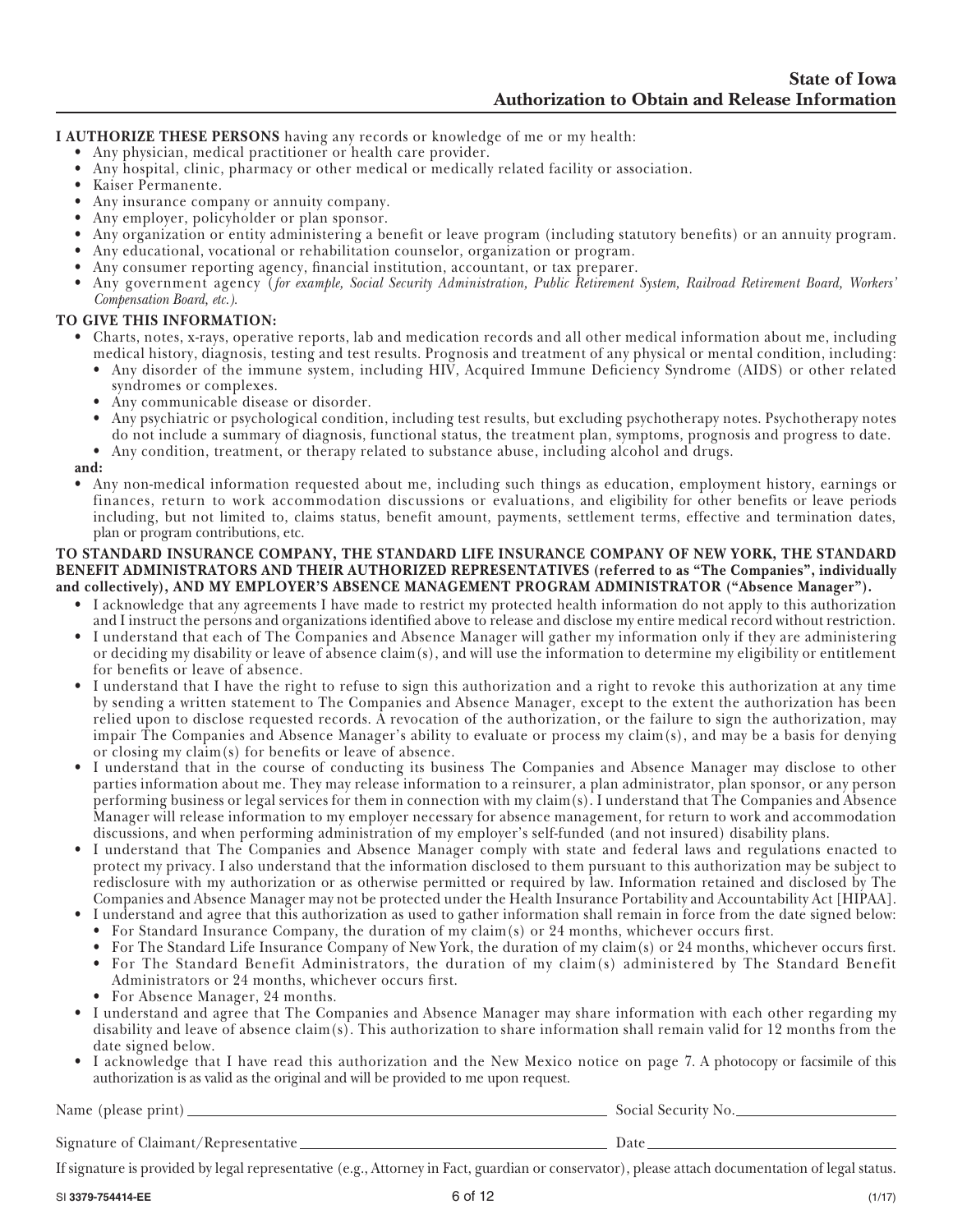Standard Insurance Company is a licensed insurance company in all states except New York. The Standard Life Insurance Company of New York is an insurance company licensed only in New York. An absence manager may be hired by your employer and may be one of The Companies.

## **FOR RESIDENTS OF NEW MEXICO**

The state of New Mexico requires Standard Insurance Company to provide you with the following information pursuant to its Domestic Abuse Insurance Protection Act.

The Authorization form allows Standard Insurance Company to obtain personal information as it determines your eligibility for insurance benefits. The information obtained from you and from other sources may include confidential abuse information. "Confidential abuse information" means information about acts of domestic abuse or abuse status, the work or home address or telephone number of a victim of domestic abuse or the status of an applicant or insured as a family member, employer or associate of a victim of domestic abuse or a person with whom an applicant or insured is known to have a direct, close personal, family or abuse-related counseling relationship. With respect to confidential abuse information, you may revoke this authorization in writing, effective ten days after receipt by Standard Insurance Company, understanding that doing so may result in a claim being denied or may adversely affect a pending insurance action.

Standard Insurance Company is prohibited by law from using abuse status as a basis for denying, refusing to issue, renew or reissue or canceling or otherwise terminating a policy, restricting or excluding coverage or benefits of a policy or charging a higher premium for a policy.

Upon written request you have the right to review your confidential abuse information obtained by Standard Insurance Company. Within 30 business days of receiving the request, Standard Insurance Company will mail you a copy of the information pertaining to you. After you have reviewed the information, you may request that we correct, amend or delete any confidential abuse information which you believe is incorrect. Standard Insurance Company will carefully review your request and make changes when justified. If you would like more information about this right or our information practices, a full notice can be obtained by writing to us.

If you wish to be a protected person (a victim of domestic abuse who has notified Standard Insurance Company that you are or have been a victim of domestic abuse) and participate in Standard Insurance Company's location information confidentiality program, your request should be sent to Standard Insurance Company.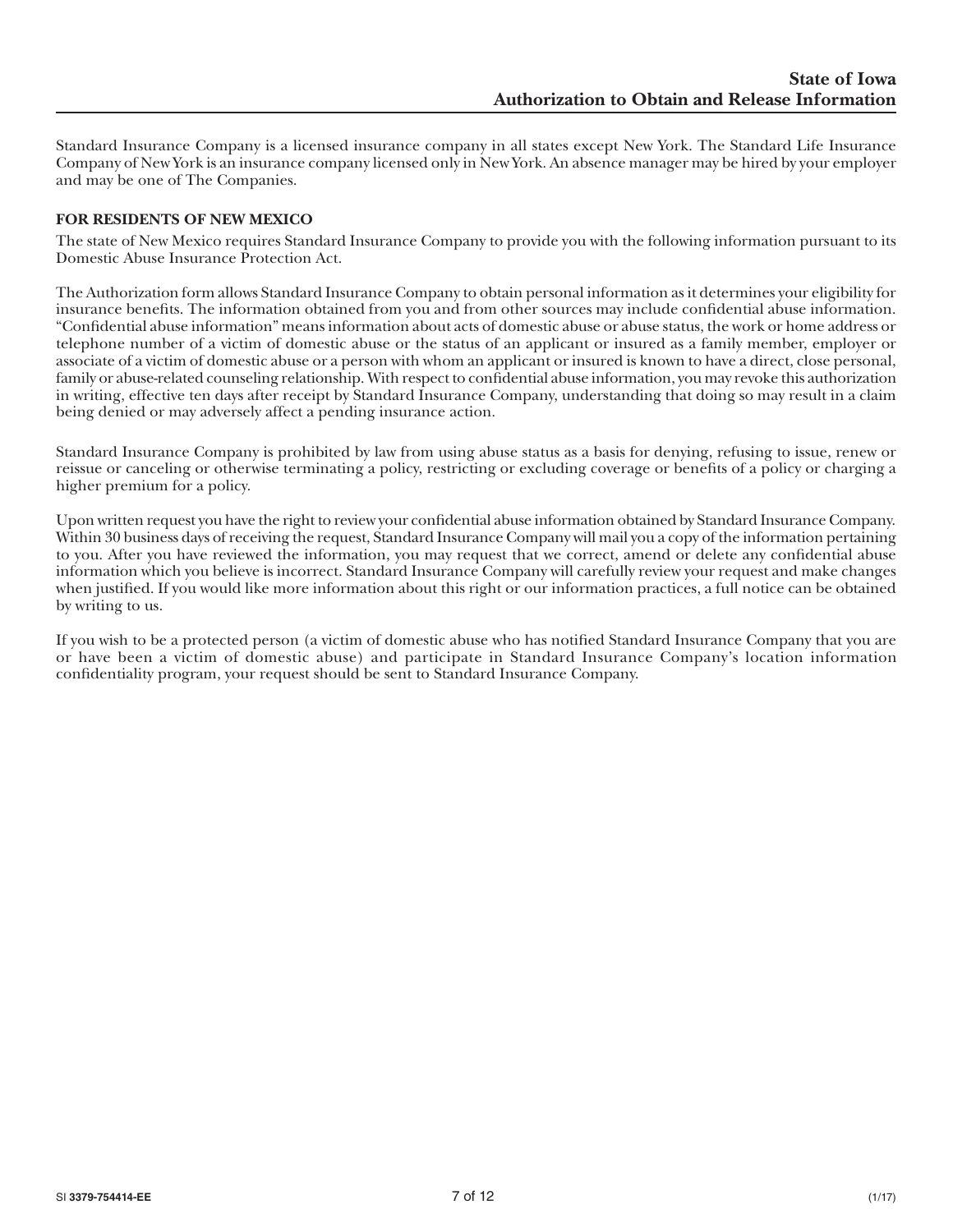## **I AUTHORIZE THESE PERSONS** having any records or knowledge of me or my health:

- Any physician, medical practitioner or health care provider.
- Any hospital, clinic, pharmacy or other medical or medically related facility or association.
- Kaiser Permanente.
- Any insurance company.
- Any organization or entity administering a benefit or leave program (including statutory benefits)
- Any government agency (*for example, Social Security Administration, Public Retirement System, Railroad Retirement Board, Workers' Compensation Board, etc.).*

## **TO GIVE THIS INFORMATION:**

• Notes recorded by a health care provider who is a mental health professional documenting or analyzing the contents of conversation(s) during a private counseling session or a group, joint, or family counseling session and that are separated from the rest of my medical record.

## **TO STANDARD INSURANCE COMPANY, THE STANDARD LIFE INSURANCE COMPANY OF NEW YORK, THE STANDARD BENEFIT ADMINISTRATORS AND THEIR AUTHORIZED REPRESENTATIVES (referred to as "The Companies", individually and collectively), AND MY EMPLOYER'S ABSENCE MANAGEMENT PROGRAM ADMINISTRATOR ("Absence Manager").**

- I acknowledge that any agreements I have made to restrict my protected health information do not apply to this authorization and I instruct the persons and organizations identified above to release and disclose my entire medical record without restriction.
- I understand that each of The Companies and Absence Manager will gather my information only if they are administering or deciding my disability or leave of absence claim(s), and will use the information to determine my eligibility or entitlement for benefits or leave of absence.
- I understand that I have the right to refuse to sign this authorization and a right to revoke this authorization at any time by sending a written statement to The Companies and Absence Manager, except to the extent the authorization has been relied upon to disclose requested records. A revocation of the authorization, or the failure to sign the authorization, may impair The Companies and Absence Manager's ability to evaluate or process my claim(s), and may be a basis for denying or closing my claim(s) for benefits or leave of absence.
- I understand that in the course of conducting its business The Companies and Absence Manager may disclose to other parties information about me. They may release information to a reinsurer, a plan administrator, plan sponsor, or any person performing business or legal services for them in connection with my claim(s). I understand that The Companies and Absence Manager will release information to my employer necessary for absence management, for return to work and accommodation discussions, and when performing administration of my employer's self-funded (and not insured) disability plans.
- I understand that The Companies and Absence Manager comply with state and federal laws and regulations enacted to protect my privacy. I also understand that the information disclosed to them pursuant to this authorization may be subject to redisclosure with my authorization or as otherwise permitted or required by law. Information retained and disclosed by The Companies and Absence Manager may not be protected under the Health Insurance Portability and Accountability Act [HIPAA].
- I understand and agree that this authorization as used to gather information shall remain in force from the date signed below:
	- For Standard Insurance Company, the duration of my claim(s) or 24 months, whichever occurs first.
	- For The Standard Life Insurance Company of New York, the duration of my claim(s) or 24 months, whichever occurs first. • For The Standard Benefit Administrators, the duration of my claim(s) administered by The Standard Benefit Administrators or 24 months, whichever occurs first.
	-
	- For Absence Manager, 24 months.
- I understand and agree that The Companies and Absence Manager may share information with each other regarding my disability and leave of absence  $\text{claim}(s)$ . This authorization to share information shall remain valid for 12 months from the date signed below.
- I acknowledge that I have read this authorization and the New Mexico notice on page 9. A photocopy or facsimile of this authorization is as valid as the original and will be provided to me upon request.

| Name (please print)_                 | Social Security No. |
|--------------------------------------|---------------------|
| Signature of Claimant/Representative | Date                |

If signature is provided by legal representative (e.g., Attorney in Fact, guardian or conservator), please attach documentation of legal status.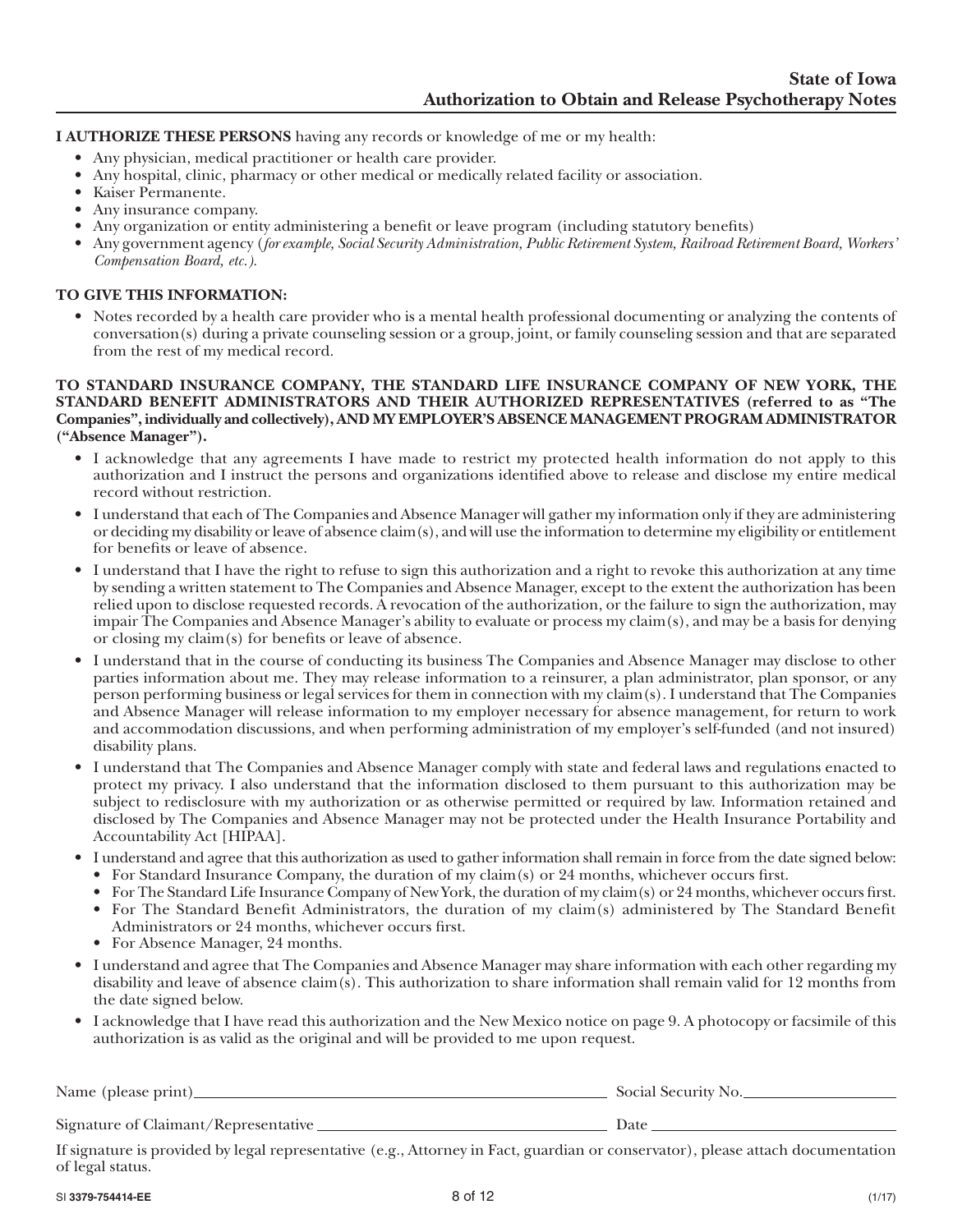Standard Insurance Company is a licensed insurance company in all states except New York. The Standard Life Insurance Company of New York is an insurance company licensed only in New York. An absence manager may be hired by your employer and may be one of The Companies.

## **FOR RESIDENTS OF NEW MEXICO**

The state of New Mexico requires Standard Insurance Company to provide you with the following information pursuant to its Domestic Abuse Insurance Protection Act.

The Authorization form allows Standard Insurance Company to obtain personal information as it determines your eligibility for insurance benefits. The information obtained from you and from other sources may include confidential abuse information. "Confidential abuse information" means information about acts of domestic abuse or abuse status, the work or home address or telephone number of a victim of domestic abuse or the status of an applicant or insured as a family member, employer or associate of a victim of domestic abuse or a person with whom an applicant or insured is known to have a direct, close personal, family or abuse-related counseling relationship. With respect to confidential abuse information, you may revoke this authorization in writing, effective ten days after receipt by Standard Insurance Company, understanding that doing so may result in a claim being denied or may adversely affect a pending insurance action.

Standard Insurance Company is prohibited by law from using abuse status as a basis for denying, refusing to issue, renew or reissue or canceling or otherwise terminating a policy, restricting or excluding coverage or benefits of a policy or charging a higher premium for a policy.

Upon written request you have the right to review your confidential abuse information obtained by Standard Insurance Company. Within 30 business days of receiving the request, Standard Insurance Company will mail you a copy of the information pertaining to you. After you have reviewed the information, you may request that we correct, amend or delete any confidential abuse information which you believe is incorrect. Standard Insurance Company will carefully review your request and make changes when justified. If you would like more information about this right or our information practices, a full notice can be obtained by writing to us.

If you wish to be a protected person (a victim of domestic abuse who has notified Standard Insurance Company that you are or have been a victim of domestic abuse) and participate in Standard Insurance Company's location information confidentiality program, your request should be sent to Standard Insurance Company.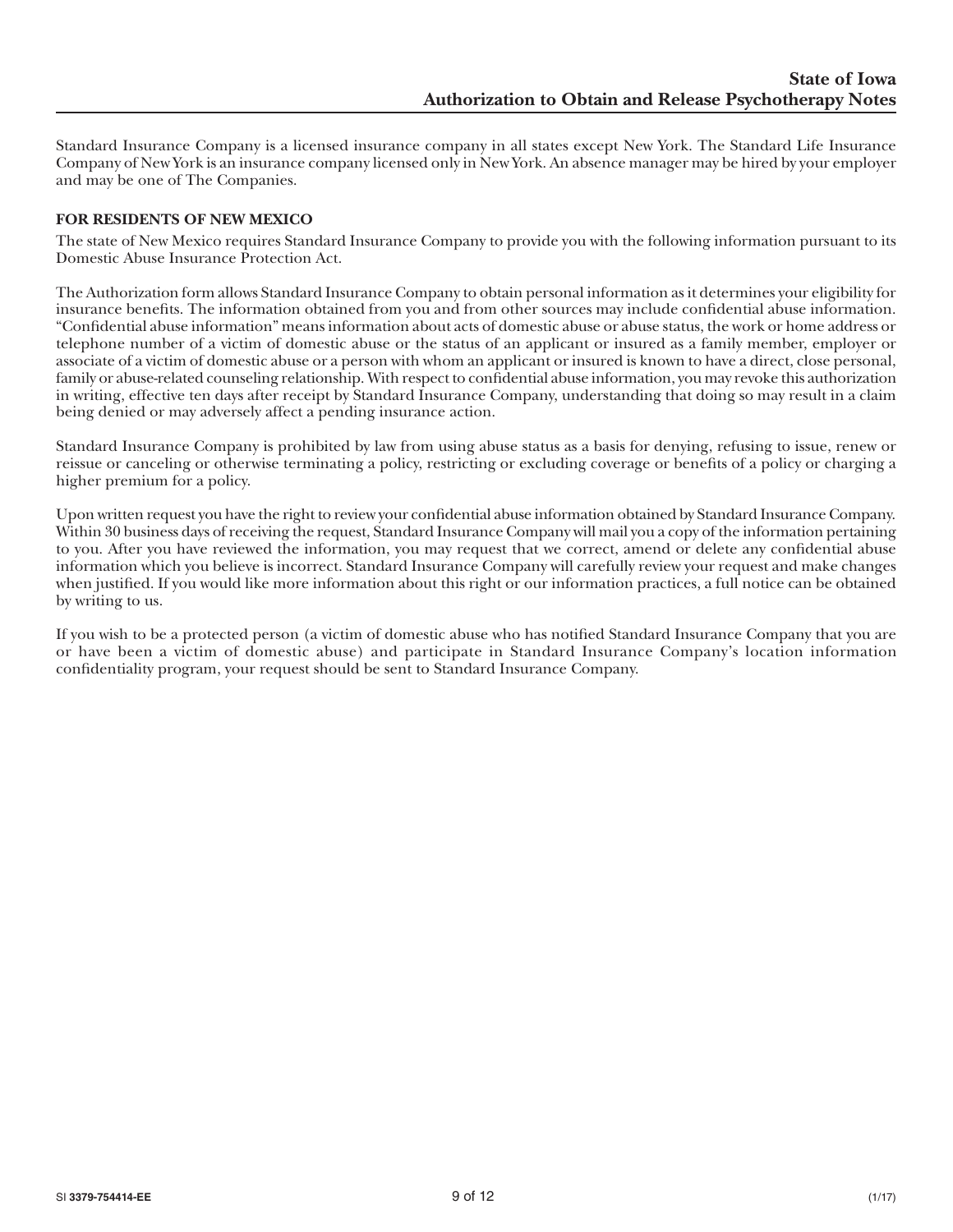# **Part A. To Be Completed By Patient**

|                                                                                                                                                                                                                                |                        | State <u>Communication</u> ZIP                                                                                                                   |
|--------------------------------------------------------------------------------------------------------------------------------------------------------------------------------------------------------------------------------|------------------------|--------------------------------------------------------------------------------------------------------------------------------------------------|
|                                                                                                                                                                                                                                |                        |                                                                                                                                                  |
|                                                                                                                                                                                                                                | Employer State of Iowa | Group Policy No. 754414<br><u> 1989 - Jan Barbara Barbara, prima prima prima prima prima prima prima prima prima prima prima prima prima pri</u> |
| I returned to work: Date and the contract of the contract of the contract of the contract of the contract of the contract of the contract of the contract of the contract of the contract of the contract of the contract of t |                        |                                                                                                                                                  |

# **Part B. To Be Completed By Physician**

*The purpose of this form is to help us determine whether the clinical condition of your patient is disabling. We need documentation of functional impairment. Please include laboratory data and results of special tests (X-rays, CAT scan, EKG, etc.). Please attach copies of any pertinent surgical reports, hospital admitting history, physician discharge summaries, chart notes, and narrative reports.*

*The patient is responsible for the completion of this form without expense to The Standard. Forms may be returned for unanswered questions.*

# **1. Information**

| Primary Diagnosis:                                                                                                                                                                                                                                              |                                                                                                                                                                                                                                                                            |
|-----------------------------------------------------------------------------------------------------------------------------------------------------------------------------------------------------------------------------------------------------------------|----------------------------------------------------------------------------------------------------------------------------------------------------------------------------------------------------------------------------------------------------------------------------|
|                                                                                                                                                                                                                                                                 |                                                                                                                                                                                                                                                                            |
| Other diagnoses and ICD Codes related to this claim.                                                                                                                                                                                                            |                                                                                                                                                                                                                                                                            |
|                                                                                                                                                                                                                                                                 |                                                                                                                                                                                                                                                                            |
| Symptoms                                                                                                                                                                                                                                                        |                                                                                                                                                                                                                                                                            |
|                                                                                                                                                                                                                                                                 |                                                                                                                                                                                                                                                                            |
| Patient's Height _______________ Weight ____________________                                                                                                                                                                                                    | BP and the contract of the contract of the contract of the contract of the contract of the contract of the contract of the contract of the contract of the contract of the contract of the contract of the contract of the con<br>Pulse<br>Left Arm<br>Right Arm<br>Radial |
| Is condition primarily related to:                                                                                                                                                                                                                              |                                                                                                                                                                                                                                                                            |
| $\Box$ Yes $\Box$ No<br><b>Patient's Employment</b><br>a.<br>Mental Disorder $\Box$ Yes $\Box$ No<br>b.                                                                                                                                                         | Dominant Hand $\Box$ Left $\Box$ Right                                                                                                                                                                                                                                     |
| Alcohol or Drug Condition $\Box$ Yes $\Box$ No<br>c.                                                                                                                                                                                                            |                                                                                                                                                                                                                                                                            |
| $\Box$ Yes $\Box$ No<br>Pregnancy<br>d.                                                                                                                                                                                                                         |                                                                                                                                                                                                                                                                            |
| Gravida _____________________<br>Para and the contract of the contract of the contract of the contract of the contract of the contract of the contract of the contract of the contract of the contract of the contract of the contract of the contract of the c |                                                                                                                                                                                                                                                                            |
| Complications<br>the control of the control of the control of the control of the control of                                                                                                                                                                     | $\Box$ Vaginal<br>□ Caesarean Section                                                                                                                                                                                                                                      |

## **2. History**

| If patient was referred to you, indicate by whom the state of the state of the state of the state of the state of the state of the state of the state of the state of the state of the state of the state of the state of the        |                                                                                                                                                                                                                                            |  |  |  |  |  |  |
|--------------------------------------------------------------------------------------------------------------------------------------------------------------------------------------------------------------------------------------|--------------------------------------------------------------------------------------------------------------------------------------------------------------------------------------------------------------------------------------------|--|--|--|--|--|--|
| Has patient ever had same or similar condition? $\Box$ Yes $\Box$ No                                                                                                                                                                 |                                                                                                                                                                                                                                            |  |  |  |  |  |  |
|                                                                                                                                                                                                                                      |                                                                                                                                                                                                                                            |  |  |  |  |  |  |
| Do, or have, other conditions contributed to this condition? $\Box$ Yes $\Box$ No                                                                                                                                                    |                                                                                                                                                                                                                                            |  |  |  |  |  |  |
|                                                                                                                                                                                                                                      |                                                                                                                                                                                                                                            |  |  |  |  |  |  |
| Date patient first consulted you for this condition <b>Example 20</b> is a set of the set of the condition                                                                                                                           |                                                                                                                                                                                                                                            |  |  |  |  |  |  |
| Dates of subsequent treatment example and the state of subsequent and the state of subsequent treatment example.                                                                                                                     |                                                                                                                                                                                                                                            |  |  |  |  |  |  |
| Date of most recent visit <u>example and the set of the set of the set of the set of the set of the set of the set of the set of the set of the set of the set of the set of the set of the set of the set of the set of the set</u> |                                                                                                                                                                                                                                            |  |  |  |  |  |  |
| If patient was hospitalized, please provide dates. Admitted                                                                                                                                                                          |                                                                                                                                                                                                                                            |  |  |  |  |  |  |
|                                                                                                                                                                                                                                      |                                                                                                                                                                                                                                            |  |  |  |  |  |  |
| Name of Hospital expression and the contract of the contract of the contract of the contract of the contract of the contract of the contract of the contract of the contract of the contract of the contract of the contract o       |                                                                                                                                                                                                                                            |  |  |  |  |  |  |
|                                                                                                                                                                                                                                      | City that the contract of the contract of the contract of the contract of the contract of the contract of the contract of the contract of the contract of the contract of the contract of the contract of the contract of the<br>State ZIP |  |  |  |  |  |  |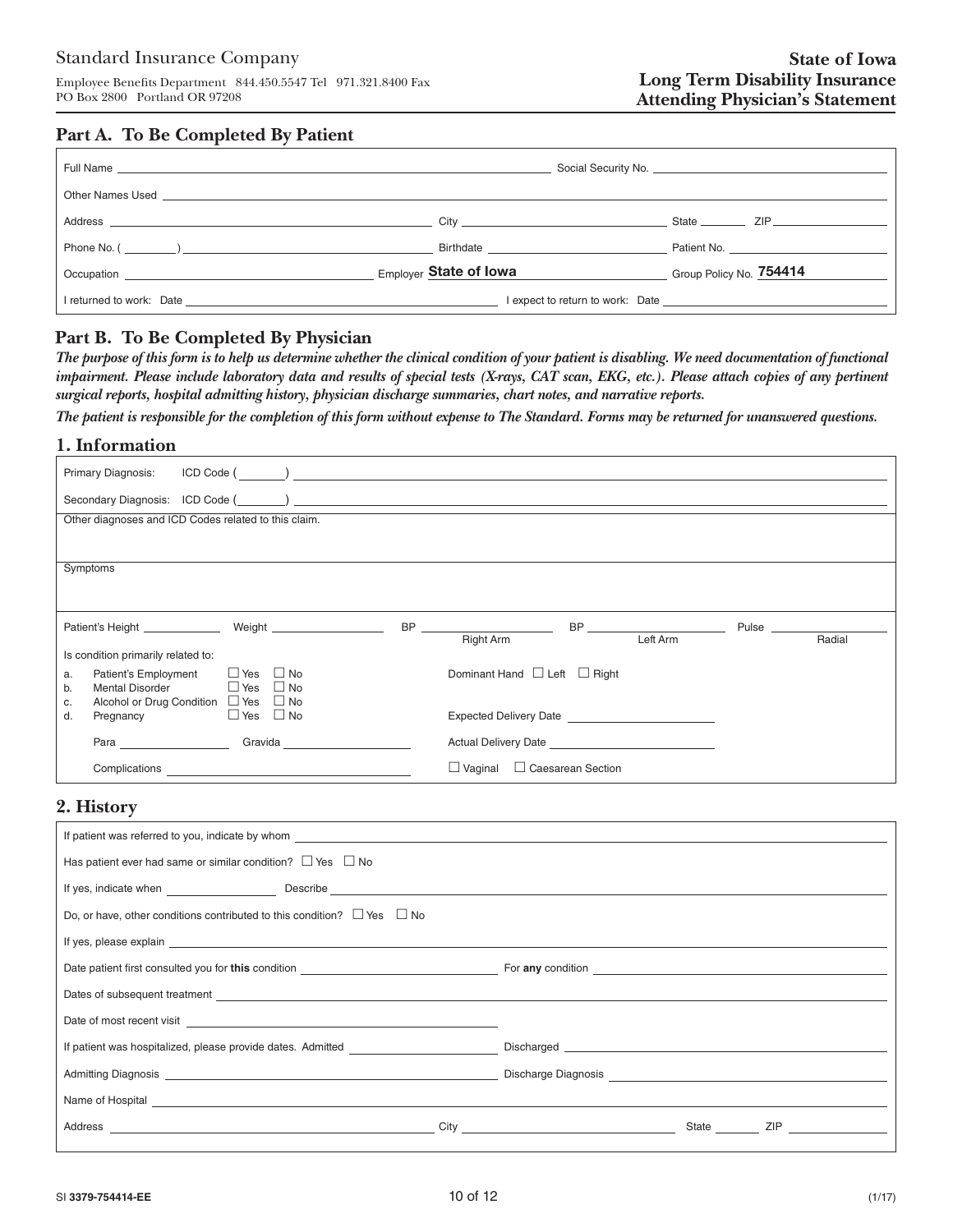## Standard Insurance Company

Employee Benefits Department 844.450.5547 Tel 971.321.8400 Fax PO Box 2800 Portland OR 97208

#### Claimant's Name

| 3. Assessment                                                                                                                                                                                                                                                                                                                                                                                                                    |  |  |  |  |
|----------------------------------------------------------------------------------------------------------------------------------------------------------------------------------------------------------------------------------------------------------------------------------------------------------------------------------------------------------------------------------------------------------------------------------|--|--|--|--|
| Date you recommended patient should stop working health why?                                                                                                                                                                                                                                                                                                                                                                     |  |  |  |  |
|                                                                                                                                                                                                                                                                                                                                                                                                                                  |  |  |  |  |
| How long from today's date will the described limitations impair the patient?<br>The state of the state of the state of the state of the state of the state of the state of the state of the state of the state of the state of<br>Is the patient competent to manage insurance benefits? $\Box$ Yes $\Box$ No<br>If no, is the patient competent to appoint someone to help manage the insurance benefits? $\Box$ Yes $\Box$ No |  |  |  |  |

#### **4. Treatment**

| Planned course of treatment. <i>Please include expected duration, surgeries, therapy, etc.</i>                                                  |      |                |            |  |
|-------------------------------------------------------------------------------------------------------------------------------------------------|------|----------------|------------|--|
|                                                                                                                                                 |      |                |            |  |
| Medications prescribed: dosage, frequency and date of prescription(s).                                                                          |      |                |            |  |
| List other treating or referring physicians. Continue on separate page, if necessary.                                                           |      |                |            |  |
| Name                                                                                                                                            |      | <b>Address</b> |            |  |
| 1.                                                                                                                                              |      |                |            |  |
| Phone No.                                                                                                                                       | City | State          | ZIP        |  |
| $\overline{2}$ .                                                                                                                                |      |                |            |  |
| Phone No.                                                                                                                                       | City | State          | <b>ZIP</b> |  |
| What reasonable work or job site modifications could the employer make to assist the individual to return to work? Please specify.              |      |                |            |  |
|                                                                                                                                                 |      |                |            |  |
|                                                                                                                                                 |      |                |            |  |
| Assessment and treatment are complicated by:<br>Malingering<br>ப                                                                                |      |                |            |  |
| Significant emotional or behavioral disorder such as: $\Box$ Depression $\Box$ Anxiety $\Box$ Hysteria Check pertinent areas.<br>⊔              |      |                |            |  |
| Exaggeration, inconsistent findings, subjective complaints out of proportion to objective findings, bizarre or contradictory observations.<br>⊔ |      |                |            |  |
| ⊔                                                                                                                                               |      |                |            |  |
|                                                                                                                                                 |      |                |            |  |
| ⊔<br>5. Prognosis                                                                                                                               |      |                |            |  |

# Describe patient's condition since onset of symptoms:  $\Box$  Recovered  $\Box$  Improved  $\Box$  Unchanged  $\Box$  Regressed When do you expect a fundamental or marked change in patient's condition?  $\Box$  Never  $\Box$  Condition expected to regress  $\Box$  Condition expected to improve State anticipated date or, Unable to determine, follow up in months When do you anticipate the patient can return to work? State anticipated date or, Unable to determine, because of follow up in \_\_\_\_\_\_\_\_\_\_\_ months Remarks\_

## **6. Acknowledgement**

| I hereby certify that the answers I have made to the foregoing questions are both complete and true to the best of my knowledge and belief. I acknowledge that I have read the applicable fraud notice on page 12 of this form      |                                                                                                                                                                                                                               |                                                                                                 |  |  |
|-------------------------------------------------------------------------------------------------------------------------------------------------------------------------------------------------------------------------------------|-------------------------------------------------------------------------------------------------------------------------------------------------------------------------------------------------------------------------------|-------------------------------------------------------------------------------------------------|--|--|
| Physician's Signature entrance and the contract of the contract of the contract of the contract of the contract of the contract of the contract of the contract of the contract of the contract of the contract of the contrac      |                                                                                                                                                                                                                               |                                                                                                 |  |  |
| Physician's Name (Please Print) <b>Example 2018</b> 2019 12:00:00 Physician's Name (Please Print)                                                                                                                                   |                                                                                                                                                                                                                               | Specialty ______________________                                                                |  |  |
| Address                                                                                                                                                                                                                             | City that the contract of the contract of the contract of the contract of the contract of the contract of the contract of the contract of the contract of the contract of the contract of the contract of the contract of the | <b>ZIP</b><br>State                                                                             |  |  |
| Physician's Taxpayer ID No. <u>Communications</u> and the control of the control of the control of the control of the control of the control of the control of the control of the control of the control of the control of the cont | Phone No. ( )                                                                                                                                                                                                                 | $\begin{bmatrix} \n\text{Fax No.} \quad \text{(} \quad \text{)} \quad \text{)} \n\end{bmatrix}$ |  |  |

 *Return to Standard Insurance Company at the address above.*